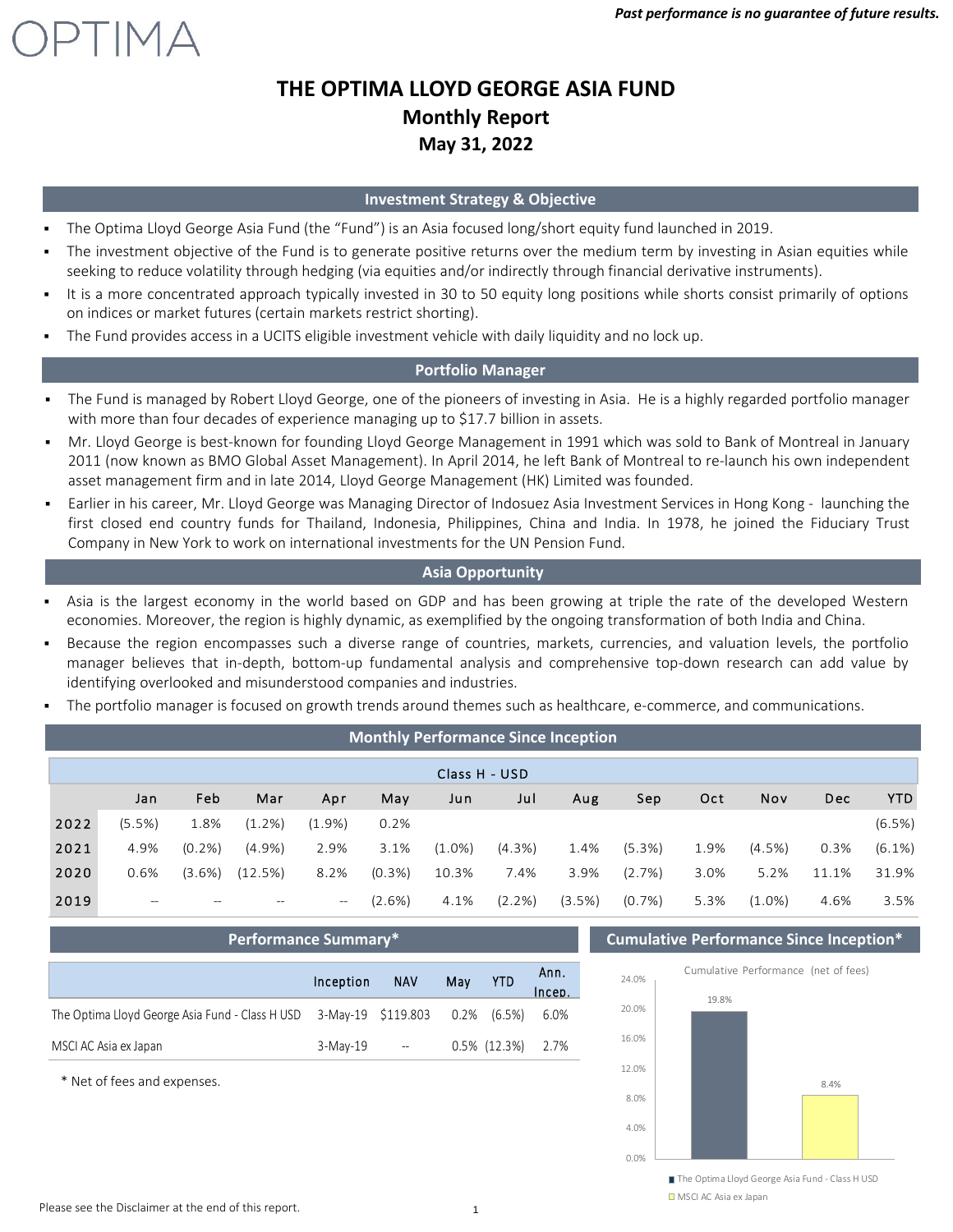

|                               | <b>Net Sector Exposure</b> |            |            |
|-------------------------------|----------------------------|------------|------------|
|                               | Long                       | Short      | Net        |
| Financials                    | 18.5%                      | 0.0%       | 18.5%      |
| Consumer Discretionary        | 8.6%                       | 0.0%       | 8.6%       |
| Industrials                   | 10.1%                      | 0.0%       | 10.1%      |
| Index                         | 0.0%                       | (11.0%)    | $(11.0\%)$ |
| Information Technology        | 21.5%                      | 0.0%       | 21.5%      |
| <b>Communication Services</b> | 7.7%                       | 0.0%       | 7.7%       |
| Energy                        | 16.9%                      | 0.0%       | 16.9%      |
| Health Care                   | 0.0%                       | 0.0%       | 0.0%       |
| Materials                     | 6.9%                       | 0.0%       | 6.9%       |
| Consumer Staples              | 0.0%                       | 0.0%       | 0.0%       |
| Real Estate                   | 5.4%                       | 0.0%       | 5.4%       |
| Total                         | 95.6%                      | $(11.0\%)$ | 84.6%      |

| <b>Top Five Long Positions</b> |                        |         |  |  |  |  |
|--------------------------------|------------------------|---------|--|--|--|--|
|                                | Sector                 | Percent |  |  |  |  |
| <b>HSBC</b>                    | Financials             | 5.6%    |  |  |  |  |
| Northern Star                  | Materials              | 5.0%    |  |  |  |  |
| Samsung                        | Information Technology | 4.9%    |  |  |  |  |
| China Oilfield                 | Energy                 | 4.8%    |  |  |  |  |
| Petrochina                     | Energy                 | 4.2%    |  |  |  |  |
|                                |                        | 24.5%   |  |  |  |  |

|             | <b>Net Country Exposure</b> |            |            |
|-------------|-----------------------------|------------|------------|
|             | Long                        | Short      | <b>Net</b> |
| India       | 10.2%                       | 0.0%       | 10.2%      |
| China       | 23.4%                       | 0.0%       | 23.4%      |
| Hong Kong   | 19.0%                       | 0.0%       | 19.0%      |
| Singapore   | 3.6%                        | 0.0%       | 3.6%       |
| Indonesia   | 11.7%                       | 0.0%       | 11.7%      |
| Thailand    | 3.6%                        | 0.0%       | 3.6%       |
| Australia   | 5.0%                        | 0.0%       | 5.0%       |
| Taiwan      | 10.2%                       | 0.0%       | 10.2%      |
| South Korea | 6.2%                        | 0.0%       | 6.2%       |
| Vietnam     | 2.8%                        | 0.0%       | 2.8%       |
| U.S.        | 0.0%                        | $(11.0\%)$ | $(11.0\%)$ |
| Total       | 95.6%                       | (11.0%)    | 84.6%      |

|                           | Market Cap Exposure |         |       |
|---------------------------|---------------------|---------|-------|
|                           | Long                | Short   | Net   |
| Small $(<$ \$2 bill)      | 5.3%                | 0.0%    | 5.3%  |
| Mid (\$2 - \$10 bill)     | 4.7%                | 0.0%    | 4.7%  |
| Large $(>\frac{510}{10})$ | 85.6%               | (11.0%) | 74.6% |
| Total                     | 95.6%               | (11.0%) | 84.6% |

|                               | Monthly Sector Attribution (gross) |       |            |
|-------------------------------|------------------------------------|-------|------------|
|                               | Long                               | Short | <b>Net</b> |
| <b>Communication Services</b> | (0.4%                              | 0.0%  | (0.4%      |
| Consumer Discretionary        | 0.3%                               | 0.0%  | 0.3%       |
| Energy                        | 0.7%                               | 0.0%  | 0.7%       |
| Financials                    | 0.4%                               | 0.0%  | 0.4%       |
| Health Care                   | 0.0%                               | 0.0%  | 0.0%       |
| Industrials                   | 0.4%                               | 0.0%  | 0.4%       |
| Information Technology        | (0.2%                              | 0.0%  | $(0.2\%)$  |
| Materials                     | (1.3%)                             | 0.0%  | (1.3%)     |
| Real Estate                   | 0.1%                               | 0.0%  | 0.1%       |
| Index                         | 0.0%                               | 0.5%  | 0.5%       |
| Consumer Staples              | (0.2%                              | 0.0%  | (0.2%      |
| Total (gross)                 | (0.2% )                            | 0.5%  | 0.2%       |

|               | Monthly Geographic Attribution (gross) |       |           |
|---------------|----------------------------------------|-------|-----------|
|               | Long                                   | Short | Net       |
| China         | 0.6%                                   | 0.0%  | 0.6%      |
| Hong Kong     | 0.9%                                   | 0.0%  | 0.9%      |
| India         | (0.7%)                                 | 0.0%  | (0.7%)    |
| Indonesia     | $(0.5\%)$                              | 0.0%  | $(0.5\%)$ |
| Australia     | (0.7%)                                 | 0.0%  | (0.7%)    |
| Singapore     | 0.1%                                   | 0.0%  | 0.1%      |
| Taiwan        | $(0.2\%)$                              | 0.0%  | $(0.2\%)$ |
| Thailand      | 0.4%                                   | 0.0%  | 0.4%      |
| South Korea   | 0.1%                                   | 0.0%  | 0.1%      |
| Vietnam       | $(0.1\%)$                              | 0.0%  | $(0.1\%)$ |
| U.S.          | 0.0%                                   | 0.5%  | 0.5%      |
| Total (gross) | (0.2%                                  | 0.5%  | 0.2%      |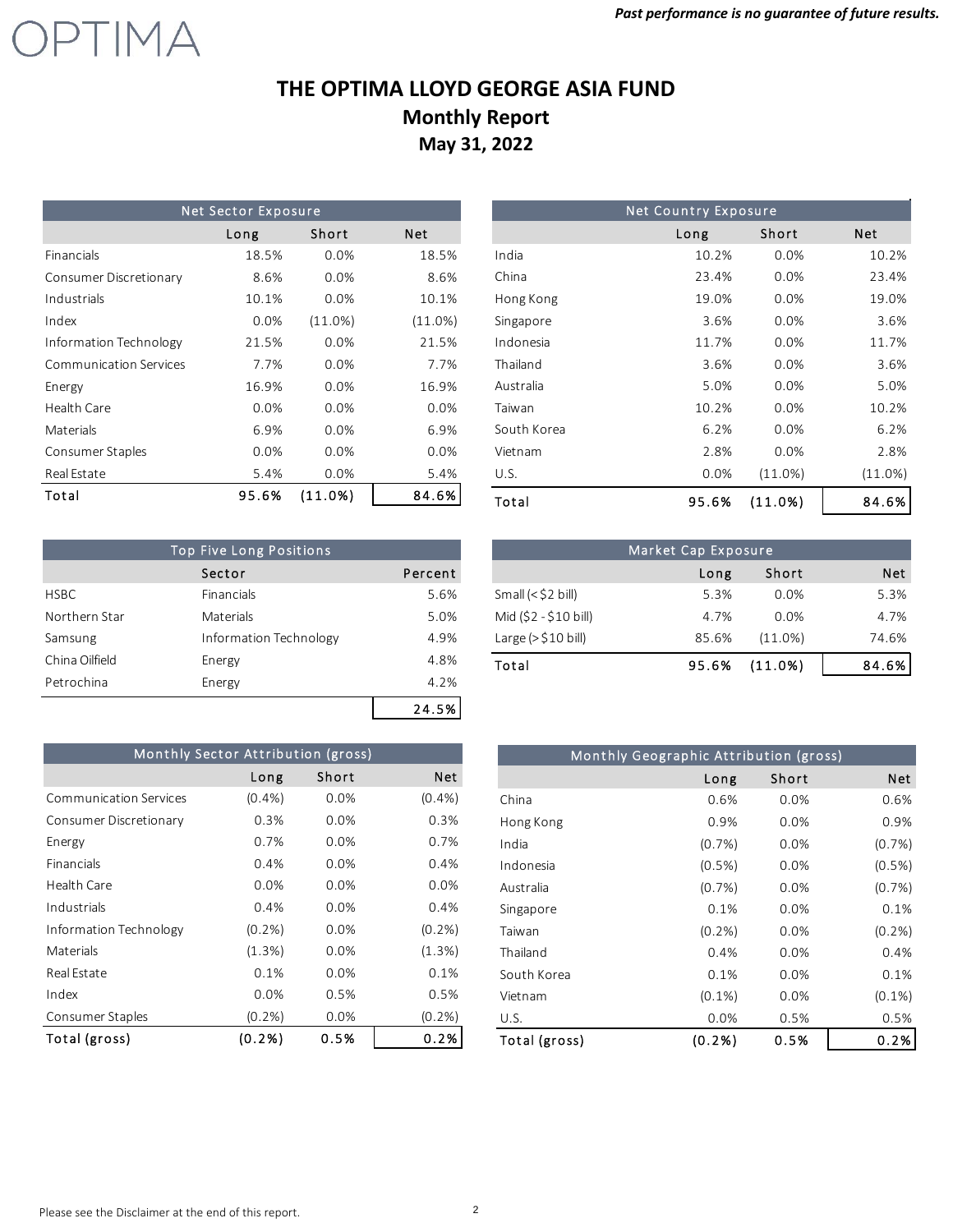

|      | Historical Long/Short Exposure |           |                   |                   |                          |            |         |           |           |            |           |           |            |
|------|--------------------------------|-----------|-------------------|-------------------|--------------------------|------------|---------|-----------|-----------|------------|-----------|-----------|------------|
|      |                                | Jan       | Feb               | Mar               | Apr                      | May        | Jun     | Jul       | Aug       | Sep        | Oct       | Nov       | <b>Dec</b> |
| 2022 | Long                           | 96.3%     | 95.6%             | 95.9%             | 93.6%                    | 95.6%      |         |           |           |            |           |           |            |
|      | Short                          | (11.2%)   | (19.2%)           | (16.7%)           | (23.3%)                  | $(11.0\%)$ |         |           |           |            |           |           |            |
|      | Net                            | 85.1%     | 76.4%             | 79.3%             | 70.3%                    | 84.6%      |         |           |           |            |           |           |            |
| 2021 | Long                           | 94.2%     | 82.8%             | 87.3%             | 95.1%                    | 95.0%      | 89.9%   | 91.7%     | 94.6%     | 87.6%      | 97.7%     | 95.7%     | 93.7%      |
|      | Short                          | $(1.4\%)$ | $(0.5\%)$         | 0.0%              | (4.9%                    | (25.7%)    | (18.5%) | (33.5%)   | (27.6%)   | $(20.8\%)$ | $(7.8\%)$ | $(4.6\%)$ | (5.5%)     |
|      | Net                            | 92.8%     | 82.3%             | 87.3%             | 90.2%                    | 69.3%      | 71.4%   | 58.2%     | 67.0%     | 66.8%      | 89.8%     | 91.1%     | 88.2%      |
| 2020 | Long                           | 91.9%     | 96.5%             | 87.0%             | 78.7%                    | 87.6%      | 89.8%   | 89.7%     | 94.5%     | 95.7%      | 93.6%     | 92.0%     | 90.7%      |
|      | Short                          | (25.2%)   | 0.0%              | 0.0%              | 0.0%                     | $(8.1\%)$  | (2.2%)  | $(2.9\%)$ | $(2.8\%)$ | $(5.6\%)$  | $(6.4\%)$ | $(2.4\%)$ | (2.7%)     |
|      | Net                            | 66.6%     | 96.5%             | 87.0%             | 78.7%                    | 79.5%      | 87.6%   | 86.8%     | 91.7%     | 90.1%      | 87.1%     | 89.6%     | 88.0%      |
| 2019 | Long                           | $- -$     | $--$              | $\hspace{0.05cm}$ | $- -$                    | 78.7%      | 88.0%   | 82.9%     | 84.4%     | 87.1%      | 90.1%     | 87.0%     | 95.7%      |
|      | Short                          | $- -$     | $\qquad \qquad -$ |                   | $\overline{\phantom{m}}$ | 0.0%       | 0.0%    | 0.0%      | 0.0%      | $0.0\%$    | 0.0%      | 0.0%      | 0.0%       |
|      | <b>Net</b>                     |           |                   |                   | --                       | 78.7%      | 88.0%   | 82.9%     | 84.4%     | 87.1%      | 90.1%     | 87.0%     | 95.7%      |

|      |       |                   |           |           |                          |           | Historical Long/Short Attribution |           |           |           |           |           |        |
|------|-------|-------------------|-----------|-----------|--------------------------|-----------|-----------------------------------|-----------|-----------|-----------|-----------|-----------|--------|
|      |       | Jan               | Feb       | Mar       | Apr                      | May       | Jun                               | Jul       | Aug       | Sep       | Oct       | Nov       | Dec    |
| 2022 | Long  | (5.8%)            | 1.6%      | $(0.1\%)$ | (4.4%)                   | $(0.2\%)$ |                                   |           |           |           |           |           |        |
|      | Short | 0.5%              | 0.4%      | $(1.0\%)$ | 2.6%                     | 0.5%      |                                   |           |           |           |           |           |        |
|      | Net   | $(5.2\%)$         | 2.0%      | $(1.0\%)$ | (1.8%)                   | 0.2%      |                                   |           |           |           |           |           |        |
| 2021 | Long  | 5.9%              | (1.3%)    | $(5.1\%)$ | 3.1%                     | 4.2%      | (0.4% )                           | (4.3%)    | 2.5%      | (5.7%)    | 3.6%      | $(4.0\%)$ | 0.8%   |
|      | Short | $(0.1\%)$         | $(0.1\%)$ | $(0.0\%)$ | 0.0%                     | $(0.4\%)$ | $(0.6\%)$                         | $(0.3\%)$ | (0.8%     | 0.6%      | (1.5%)    | $(0.2\%)$ | (0.5%) |
|      | Net   | 5.8%              | $(1.4\%)$ | $(5.1\%)$ | 3.1%                     | 3.8%      | (0.9%                             | $(4.6\%)$ | 1.7%      | $(5.1\%)$ | 2.1%      | $(4.2\%)$ | 0.3%   |
| 2020 | Long  | (0.8%             | (1.5%)    | (12.2%)   | (0.3%                    | $(0.3\%)$ | 10.9%                             | 8.9%      | 4.8%      | (3.2%)    | 2.5%      | 6.5%      | 13.1%  |
|      | Short | 2.1%              | $(2.0\%)$ | 0.0%      | 0.2%                     | 0.2%      | $(0.3\%)$                         | $(0.1\%)$ | $(0.1\%)$ | 0.2%      | $(0.1\%)$ | $(0.5\%)$ | (0.2%) |
|      | Net   | 1.2%              | (3.5%)    | (12.2%)   | $(0.1\%)$                | $(0.1\%)$ | 10.6%                             | 8.8%      | 4.7%      | $(3.0\%)$ | 2.5%      | 5.9%      | 12.9%  |
| 2019 | Long  | $- -$             | $- -$     |           | $\overline{\phantom{a}}$ | $(2.4\%)$ | 4.6%                              | $(2.4\%)$ | $(3.4\%)$ | $(0.4\%)$ | 5.7%      | $(0.9\%)$ | 5.8%   |
|      | Short | $\qquad \qquad -$ | $-$       |           | $-$                      | 0.0%      | 0.0%                              | 0.0%      | 0.1%      | 0.0%      | 0.0%      | 0.0%      | 0.0%   |
|      | Net   |                   |           |           |                          | $(2.4\%)$ | 4.6%                              | $(2.4\%)$ | (3.3%)    | $(0.4\%)$ | 5.7%      | $(0.9\%)$ | 5.8%   |

**Commentary**

#### Monthly Review

The last month has again been challenging for portfolio managers in Asian markets. In the general atmosphere of increasing gloom, it is worth pointing out that there are select Asian countries, which have preserved value. Indonesia is up 10% this year, Singapore is holding steady, and both the Indian Rupee and Bombay market have fallen far less than the US market. In our view, China has also hit bottom, with the announcement yesterday of an end to lockdowns in Shanghai, and other cities, in effect a retreat from "zero covid" policy. Consumer spending and travel will quickly rebound, and shares in Alibaba, JD, Tencent, and other on‐line businesses have recovered. This will also positively impact South East Asian destinations, such as Thailand. For the time being, both China and India have sidestepped higher energy costs by importing cheap Russian oil. Inflation, however, is likely to rise over the summer because of higher food prices. The Fund is defensively positioned, with only 20% in China, and 15% in India, but nearly 40% in South East Asia, including Hong Kong, which we see recovering in the second half of the year. In addition, we have increased exposure to oversold positions in Taiwan and Korea (15%), which are closely connected to China's economy and the global semiconductor business. We maintain hedges in oil (12%) and gold (5%) because we believe the commodity super cycle is just beginning: another company in this area is Zijin Mining, which is China's leading producer of both copper and gold. Finally, property in Hong Kong is probably undervalued (50% of NAV in most cases) with companies, such as Sino Land and Cheung Kong being best positioned for recovery.

#### **Outlook**

Year-to-date, the Fund has outperformed most Asian Pacific funds, with a 6% outperformance over its benchmark. We will continue to focus on capital preservation, as well as cashflow and dividend yields, but seek to make up the IH drawdown in what we anticipate to be a 2H recovery.